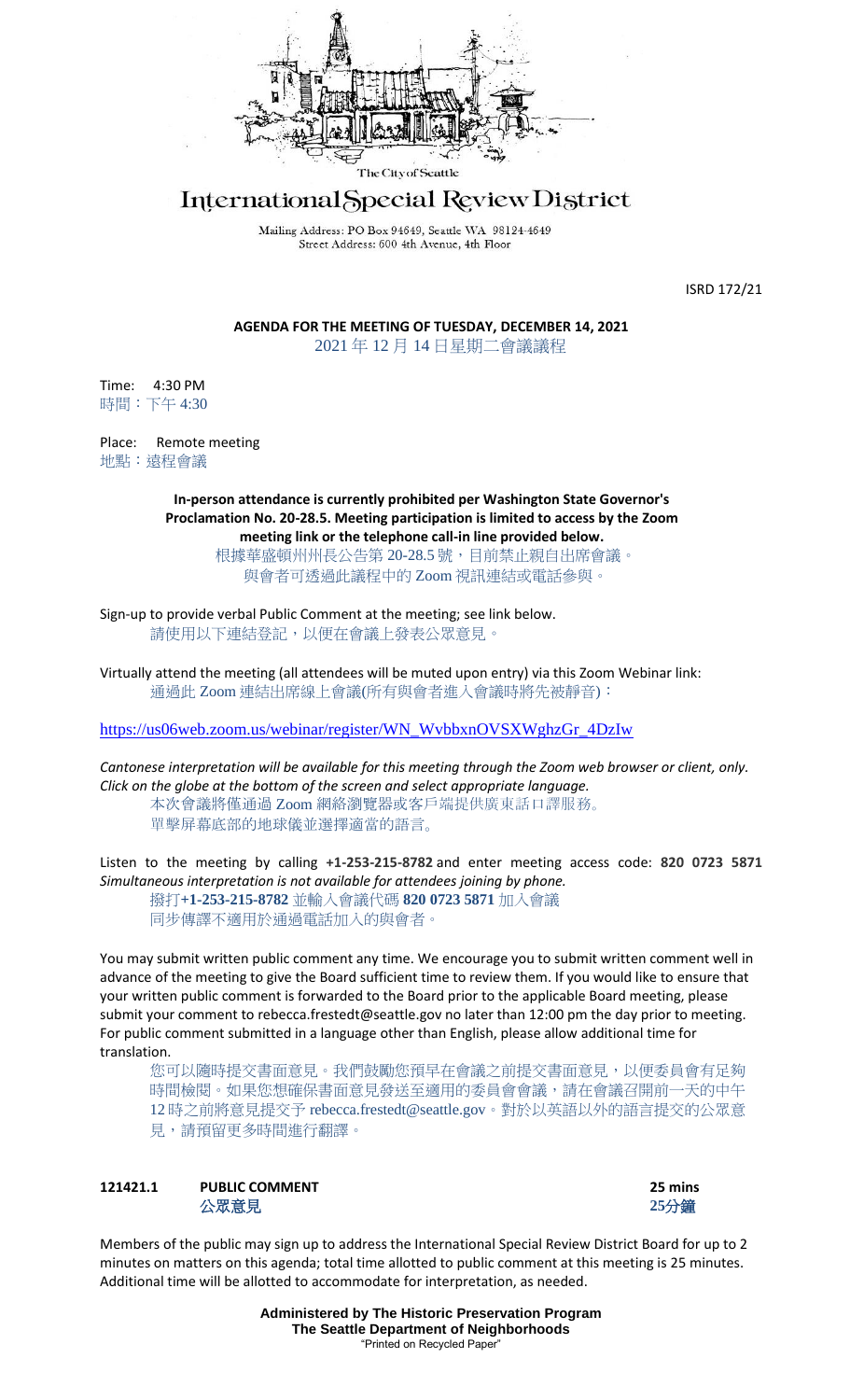#### Register online to speak during the Public Comment period at:

公眾可以就議程上的事項向國際區特別審查委員會登記發言,發言時間上限為 2 分鐘;公 眾意見環節的總時間為 25 分鐘,並將根據需要分配額外的時間進行口譯。 請在網上登記於公眾意見環節內發言:

[http://www.seattle.gov/neighborhoods/programs-and-services/historic-preservation/historic](http://www.seattle.gov/neighborhoods/programs-and-services/historic-preservation/historic-districts/international-special-review-district/public-comment)[districts/international-special-review-district/public-comment](http://www.seattle.gov/neighborhoods/programs-and-services/historic-preservation/historic-districts/international-special-review-district/public-comment)

Online registration to speak at the International Special Review District Board meeting will start at 2:30 PM the day of the meeting, and registration will end at the start of the Board meeting. Members of the public who wish to speak can either use the call-in number or use the Zoom link above. Speakers must be registered in order to be recognized by the Chair/Board staff.

在國際特別審查區委員會會議上發言的在線登記將於會議當天下午 2:30 開始,登記將在委 員會會議開始時結束。希望發言的公眾可以使用電話或上述的 Zoom 視訊連結參與。發言者 必須登記才能獲得主席/委員會工作人員的認可。

## **121421.2 BOARD BRIEFING 60 mins** 委員會簡報 **60** 分鐘

## 121421.21 701 S. Jackson St.

*Presenter/*主講者: Anton Dekom, Neiman Taber Architects

Briefing on Use and Design proposal for new construction of a 9-story mixed-use building, to include approximately 245 apartments, 76 congregate dwellings, 169 small scale efficiency units and ground floor retail. No parking is proposed. The lot size is 13,439 sq. ft. The proposal includes demolition of a one-story non-contributing commercial building and related service station island. The focus of this briefing will be on evolution of the proposed massing and building configuration.

關於新建一座 9 層混合用途建築使用和設計提案的簡報,其中包括約245 套公寓、 76 套集合住宅單位、169 套小型高效住宅單位和地面零售空間。沒設置停車。地塊 面積為 13,439 平方英尺。該提案包括拆除一層未獲充分利用的商業建築和相關的 服務站。本次簡報將重點討論擬議的建築量體與建築配置之演變。

#### Presentation materials

Project summary (English)

項目介紹資料 項目概要 (英文)

[http://www.seattle.gov/Documents/Departments/Neighborhoods/HistoricPreservation/H](http://www.seattle.gov/Documents/Departments/Neighborhoods/HistoricPreservation/HistoricDistricts/InternationalDistrict/MeetingDocuments/701_Summary_English.pdf) [istoricDistricts/InternationalDistrict/MeetingDocuments/701\\_Summary\\_English.pdf](http://www.seattle.gov/Documents/Departments/Neighborhoods/HistoricPreservation/HistoricDistricts/InternationalDistrict/MeetingDocuments/701_Summary_English.pdf)

### Project summary (Traditional Chinese)

項目概要 (繁體中文) [http://www.seattle.gov/Documents/Departments/Neighborhoods/HistoricPreservation/H](http://www.seattle.gov/Documents/Departments/Neighborhoods/HistoricPreservation/HistoricDistricts/InternationalDistrict/MeetingDocuments/701_Summary_Traditional_Chinese.pdf) [istoricDistricts/InternationalDistrict/MeetingDocuments/701\\_Summary\\_Traditional\\_Chine](http://www.seattle.gov/Documents/Departments/Neighborhoods/HistoricPreservation/HistoricDistricts/InternationalDistrict/MeetingDocuments/701_Summary_Traditional_Chinese.pdf) [se.pdf](http://www.seattle.gov/Documents/Departments/Neighborhoods/HistoricPreservation/HistoricDistricts/InternationalDistrict/MeetingDocuments/701_Summary_Traditional_Chinese.pdf)

## Project summary (Simplified Chinese) 項目概要 (簡體中文)

[http://www.seattle.gov/Documents/Departments/Neighborhoods/HistoricPreservation/H](http://www.seattle.gov/Documents/Departments/Neighborhoods/HistoricPreservation/HistoricDistricts/InternationalDistrict/MeetingDocuments/701_Summary_Simplified_Chinese.pdf) [istoricDistricts/InternationalDistrict/MeetingDocuments/701\\_Summary\\_Simplified\\_Chines](http://www.seattle.gov/Documents/Departments/Neighborhoods/HistoricPreservation/HistoricDistricts/InternationalDistrict/MeetingDocuments/701_Summary_Simplified_Chinese.pdf) [e.pdf](http://www.seattle.gov/Documents/Departments/Neighborhoods/HistoricPreservation/HistoricDistricts/InternationalDistrict/MeetingDocuments/701_Summary_Simplified_Chinese.pdf)

#### Briefing and presentation materials

簡報及項目介紹資料

[http://www.seattle.gov/Documents/Departments/Neighborhoods/HistoricPreservation/H](http://www.seattle.gov/Documents/Departments/Neighborhoods/HistoricPreservation/HistoricDistricts/InternationalDistrict/MeetingDocuments/701_Jackson_Briefing_1214.pdf) [istoricDistricts/InternationalDistrict/MeetingDocuments/701\\_Jackson\\_Briefing\\_1214.pdf](http://www.seattle.gov/Documents/Departments/Neighborhoods/HistoricPreservation/HistoricDistricts/InternationalDistrict/MeetingDocuments/701_Jackson_Briefing_1214.pdf)

**121421.3 BOARD BUSINESS/**委員會工作